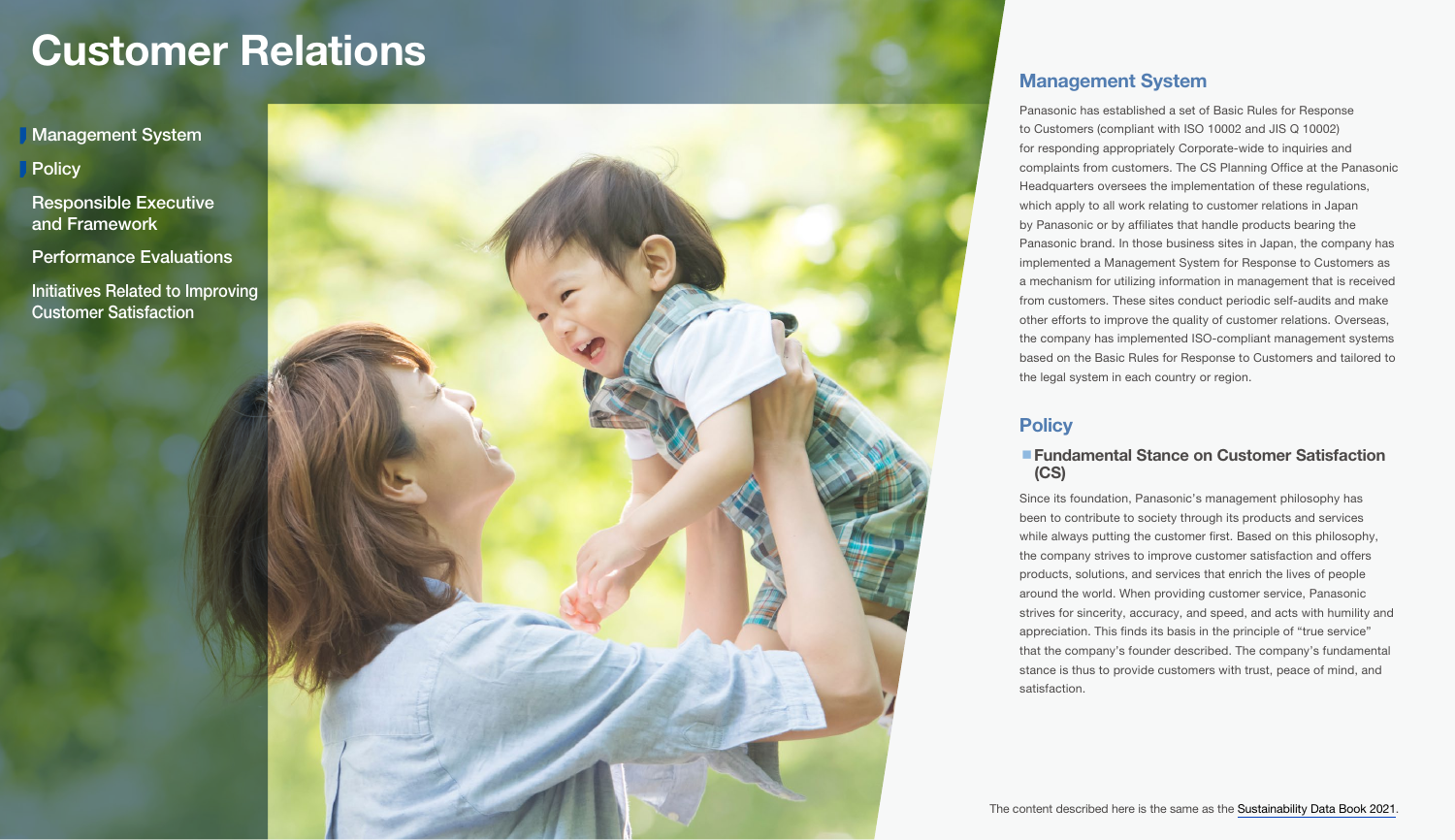<span id="page-1-0"></span>[Management System](#page-0-0)

**[Policy](#page-0-0)** 

Responsible Executive and Framework

[Performance Evaluations](#page-3-0)

[Initiatives Related to Improving](#page-3-0)  Customer Satisfaction

# The Fundamental Concept of Customer Satisfaction (The Pursuit of Customer Satisfaction)

The only way for those of us engaged in business to earn trust is to have everyone, regardless of whether they are working in the manufacturing division or the sales division, cater completely to the demands of the customers on all points and work strictly under the basic rule of producing or selling not even one product that cannot perform its function well. Perfection can be reached only by paying careful attention not only to the manufacturing details but also to where our products are going and making efforts to completely satisfy the customers and provide flawless service.

Konosuke Matsushita August 1940 statement calling for a quality products campaign (From Matsushita Electric's 50-Year History)

#### Service Philosophy (True Service) The customer's satisfaction is our satisfaction. True service resides in mutual satisfaction.

Service is an integral part of any business. A business that does not provide service is no business at all. Service, therefore, is the duty and obligation of any business person. But there's nothing more aggravating than service provided only out of a sense of duty. Customers can sense it. Service means satisfying customers, and when we satisfy our customers, we in turn find satisfaction in a job well done. Satisfied customers and satisfied employees: This is what constitutes true service.

> Konosuke Matsushita August 1967 issue of PHP Magazine

# Responsible Executive and Framework

The executive officer in charge of CS is Executive Vice President of Appliances Company Akira Kono (as of August, 2021).

The CS Planning Office at the Panasonic Headquarters and the CS departments at each of the five Divisional Company (Appliances, Life Solutions, Connected Solutions, Automotive and Industrial Solutions) cooperate to implement Panasonic's customer satisfaction initiatives. Overseas, the CS departments of Panasonic's sales companies around the world collect local information concerning services and quality, as well as customer requests and so forth. This information is used to ensure the quality and safety of products and to help develop products that match the needs of customers in each department.

CS staff in Japan and abroad share the knowledge and experience that they have accumulated to endeavor to provide better customer service around the world.

#### Customer Relations Structure (as of August 2021)



# ■ Customer Inquiry Response System

In Japan, Panasonic deals with inquiries from customers before they purchase products as well as with their concerns about how to use them after purchase through the Customer Care Center. The Customer Care Center is open from 9:00 am to 6:00 pm, 365 days per year. There are separate phone numbers for each product. Customers rarely spend a long time on hold; the Customer Care Center is organized to provide accurate and rapid service.

When customers make inquiries on the Panasonic website by typing in a question, the site displays multiple relevant FAQs. Thus, the company strives to provide quick responses to questions.

Regarding the content of its FAQ pages, the company analyzes the search keywords that bring customers to FAQs, as well as the number of times that the questions are viewed, to increase the precision of the FAQs, so that the information that customers require is accurate and displayed quickly.

In recent years, the company has also been undertaking initiatives to use Facebook and other social media outlets to post various types of useful information in a timely manner, such as when the seasons change, and to entice customers to visit relevant FAQ pages using LINE's autoreply service.

Because these FAQs are organized so that customer's problems can be solved without the customer needing to contact the Customer Care Center, the number of inquiries at the center is trending downward.

Panasonic operates call centers in each country/region outside of Japan as well, handling all types of inquiries as well as intake for repairs. The website for each country also includes FAQs, and we are working on building ways to allow customers to resolve their own issues as they are able to in Japan.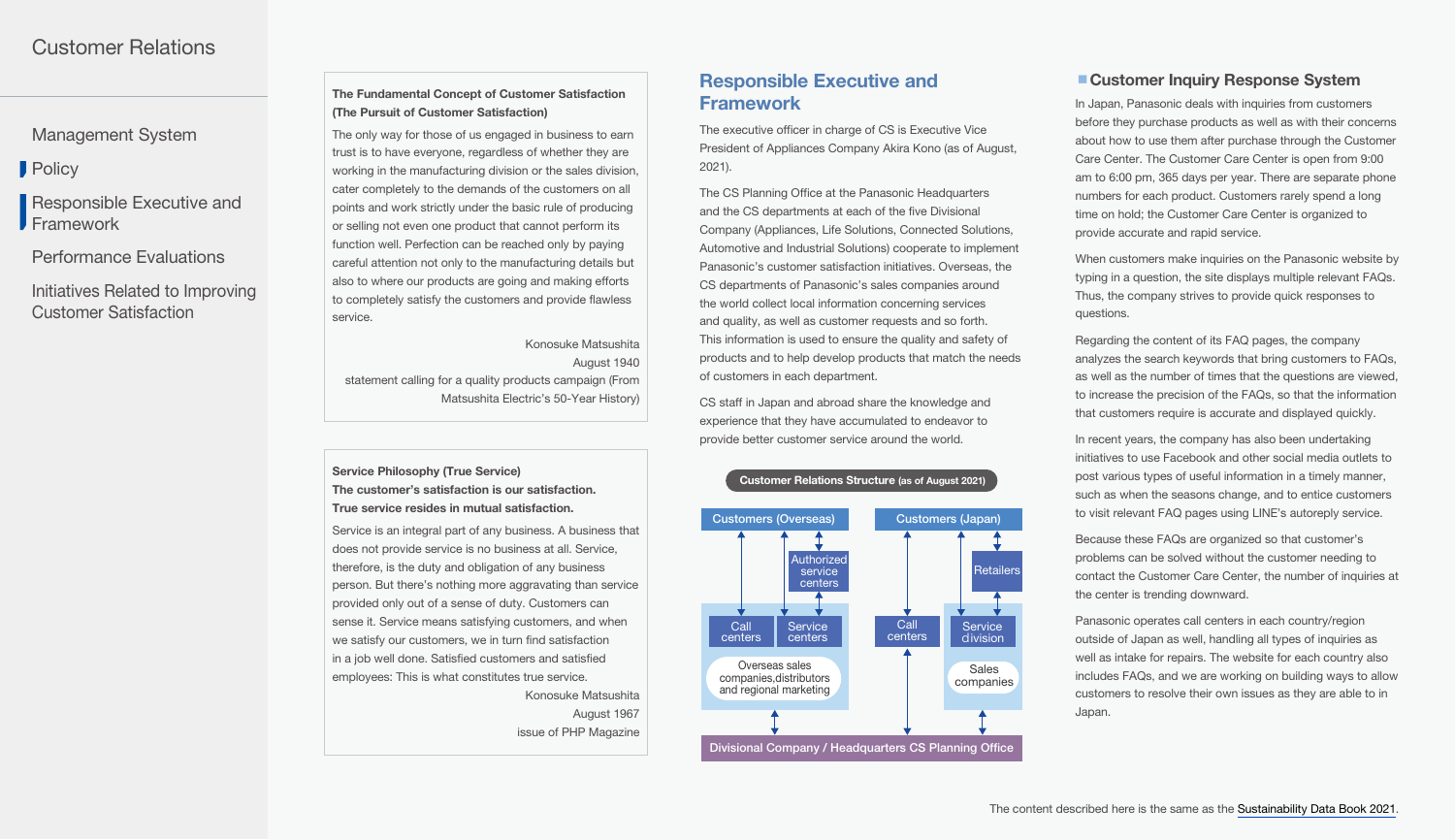[Management System](#page-0-0)

**[Policy](#page-0-0)** 

[Responsible Executive and](#page-1-0)  Framework

[Performance Evaluations](#page-3-0)

[Initiatives Related to Improving](#page-3-0)  Customer Satisfaction

#### (Million) Number of Inquiries at the Customer Care Center (for Individual Customers) Over Time \*In Japan

5



# ■ Repair Service Organization

The CS Company (repairs and spare parts department) of Panasonic Consumer Marketing Co., Ltd. is in charge of repair services for consumer electronics products in Japan. Panasonic LS Techno Service Co., Ltd. is in charge of housing facility products.

These service companies constitute a network across Japan and employ full-time customer engineers who have close ties to their local regions as well as advanced technical skills and experience. The network provides swift and reliable onsite repair services in response to customer requests. The repair services system is organized such that repair requests are received 24 hours per day, 365 days per year; Panasonic makes particular efforts to provide repair services as quickly as possible for products that are everyday necessities.

Number of Service Locations of the CS Company, Panasonic Consumer Marketing Co., Ltd. and affiliates: 103 locations

#### throughout Japan (as of April 2021)

Number of Service Locations of Panasonic LS Techno Service Co., Ltd.: 43 locations (as of April 2021)

# ■Initiatives for Improving Repair Service Contact Point

For household appliance repairs in Japan, Panasonic has made arrangements for receiving requests via websites and for courier services to pick up customers' products before repair and to deliver the repaired products when they are ready with the goal of making it more convenient for customers requesting repairs.

Customers can get a diagnosis from our website before requesting for repairs, allowing them to confidently use our online repair service. To receive a diagnosis, customers enter their product numbers and select the appropriate symptoms, and the system provides useful troubleshooting approaches to solving their problems. If the system deems repairs to be necessary or is unable to resolve their problems, customers can review the estimated costs for repairs and apply for them.

#### ■ Global Repair Service Centers

Repair services outside Japan are handled by Panasonic sales companies, service centers operated by dealers, and certified service providers. Panasonic aims to provide services that will satisfy its customers in all the countries and regions where our products are available, and to that end, we tailor services to the needs of customers in each specific area. In some countries we are able to offer not only on-site repair services but also door-to-door pick-ups and returns of our products for the convenience of our customers.

#### Number of Repair Service Centers (FY2021)

| Region                                  | <b>Number of Repair</b><br><b>Service Centers</b> |
|-----------------------------------------|---------------------------------------------------|
| Japan <sup>-</sup>                      | 146                                               |
| North America                           | 1,597                                             |
| I atin America                          | 1,017                                             |
| Europe & CIS                            | 304                                               |
| Southeast Asia & Pacific                | 1,789                                             |
| India, South Asia, Middle East & Africa | 510                                               |
| China & Northeast Asia                  | 3,694                                             |

\*Japan: CS Company, Panasonic Consumer Marketing Co., Ltd. and affiliates, Panasonic LS Techno Service Co., Ltd.

# ■ CS System for Enterprise Business Housing Facilities-Related Products

Through its corporate customer support window for energyrelated products—which include lighting fixtures, information systems, electrical facility materials, housing facilities and materials, and solar power generators / power storage facilities— Panasonic has created a rapid system that can respond 365 days a year when corporate customers (partners) have problems regarding construction, installation, or configuration.

#### Commercial Equipment

In the area of commercial equipment—which includes video, security, information communications, automotive, and commercial air conditioning equipment—Panasonic's sales companies in each field provide unified support at every stage, from proposals for devices and systems to their design, construction, customer inquiries, and repair services. By providing total solutions that meet its customers' needs, Panasonic strives to improve its CS.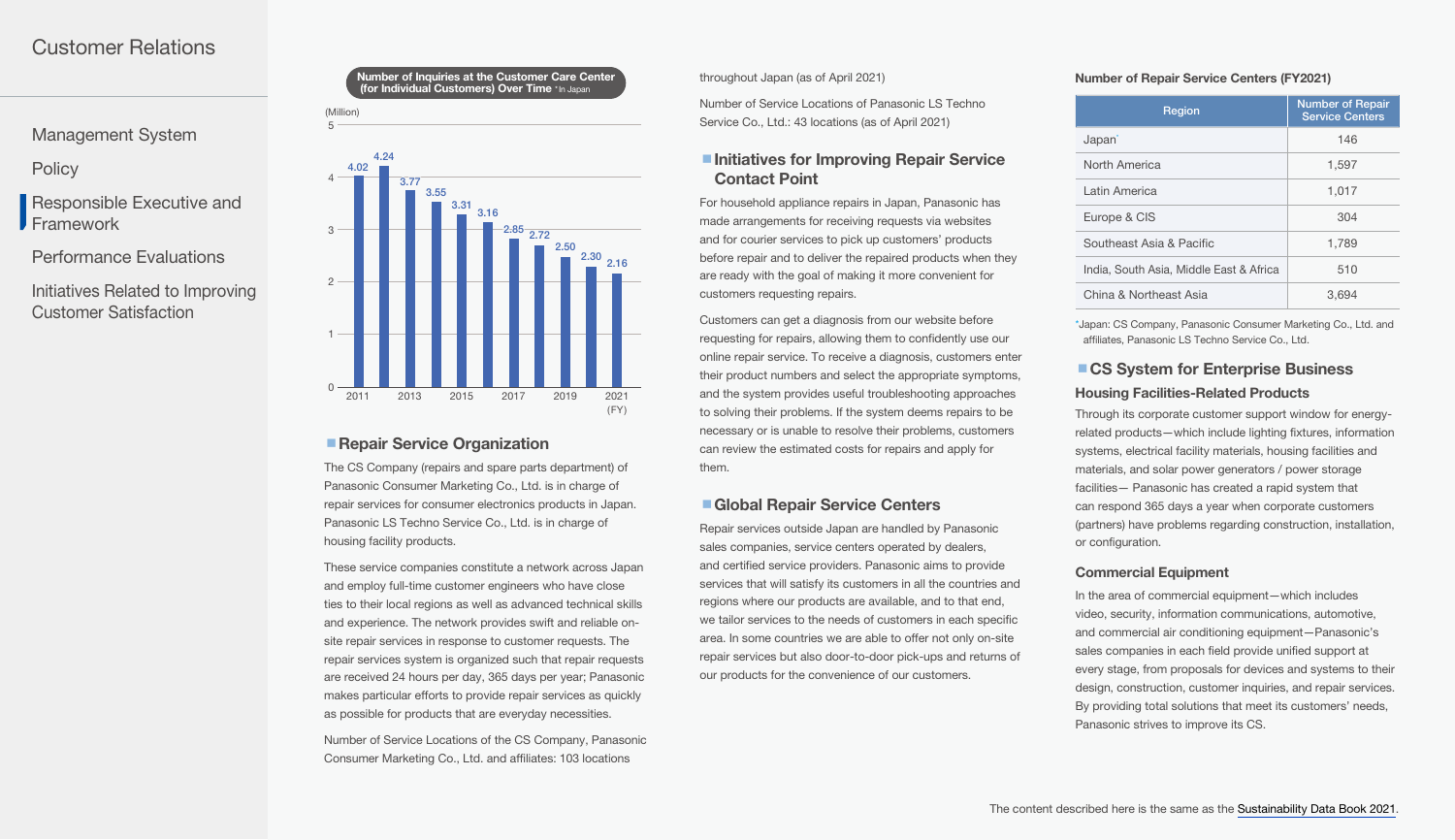# <span id="page-3-0"></span>[Management System](#page-0-0)

**[Policy](#page-0-0)** 

[Responsible Executive and](#page-1-0)  **Framework** 

**Performance Evaluations** 

Initiatives Related to Improving Customer Satisfaction

Panasonic Group sales companies that are in charge of commercial solutions, as well as Panasonic sales partners, understand the diverse needs of individual customers and provide total solutions that include everything from system implementation to sales, construction, maintenance, repairs, operations services, and cloud services. These solutions support customers in the implementation of their product strategies and the improvement of their operations. Through its CS-related activities, the Company uses its points of contact with its customers—including support desks, repair services, and maintenance—to build trusting relationships. Panasonic has created a responsive system that provides quick, continuous support to its customers when they experience difficulties.

#### **Automotive Equipment**

Concerning automotive equipment, the Panasonic group sales company (Panasonic Automotive Electronics Co., Ltd.) cooperates with dealerships to provide after-service for Panasonic-produced car navigation and other equipment in an effort to improve CS. Panasonic is also building organizations and systems that allow early detection and early resolution of nonconforming products to provide rapid and thorough services to meet the needs of car manufacturers in the provision of genuine on board equipment.

# Performance Evaluations

### ■ Activities for Improving Customer Satisfaction in BtoB Systems Solutions **Business**

Periodically, Panasonic surveys customer satisfaction in its solutions business, from sales proposals to maintenance and service, to check for gaps between customers' expectations and their evaluations of Panasonic, and the company reviews those results as part of its efforts to connect with its customers. Based on analyses of the survey results, the

Commercial Solutions **Number of Employees Certified over Time (as of April 2021)** Company follows a cycle of improvement, as follows: Draft company follows a cycle of improvement, as follows: Draft plans for improvement initiatives  $\rightarrow$  Execute these initiatives  $\rightarrow$  Verify progress  $\rightarrow$  Survey (evaluate) customer satisfaction. The company works to improve customer satisfaction by implementing improvements to products, system solutions and services by making the most of the results of the survey, in cooperation with manufacturing divisions such as product planning, design, engineering, and quality, and customer support divisions such as marketing, sales, construction, and maintenance services.

# Initiatives Related to Improving Customer Satisfaction

# **Promoting the Acquisition of Consumer** Affairs Advisor Credentials

Panasonic actively promotes the acquisition by its employees in Japan of the "Consumer Affairs Advisor" credentials with the aim of fostering a customer-oriented corporate culture. Credential holders play an active role as leaders to realize a consumer-oriented management.

As of April 1, 2021, 335 employees affiliated with the Panasonic Group had acquired this certification.

# ■ Consumer Affairs Advisor System

The Consumer Affairs Advisor System consists of a qualification based on certification under the authority of the Prime Minister and the Minister of Economy, Trade and Industry. (Examination and certification organization: non-profit organization the Japan Industrial Association.) As a bridge between consumers, companies, and the government, the System aims to effectively reflect the ideas and recommendations of consumers to corporate management and government administration. The goal is to foster individuals who can contribute to society in a wide range of fields, including by being able to provide quick and appropriate advice in response to consumer complaints. (From the Japan Industrial Association website)



#### ■ Customer Month Initiatives

We believe that a customer-oriented corporate culture will become even more important to serve our customers in the future, so in Japan we have designed May as "Customer Month" to make it easier for all employees to get involved in Japan. In accordance with the Japanese government's designation of May as "Consumer Month"\* , Panasonic actively implements the following unique measures every year in May in order to cultivate such culture in all its employees.

- 1. The President sends out a message regarding the "Introduction to the Customer Month", informing all employees of the significance of this special month.
- 2. The Company develops its own original Customer Month posters and raises awareness by distributing and displaying them at all business sites.
- 3. We strive to promote a consumer-oriented management by holding a "Customer Month Commemorative Symposium", which involves the participation of employees responsible for consumer-related activities at all business sites, managers in relevant divisions,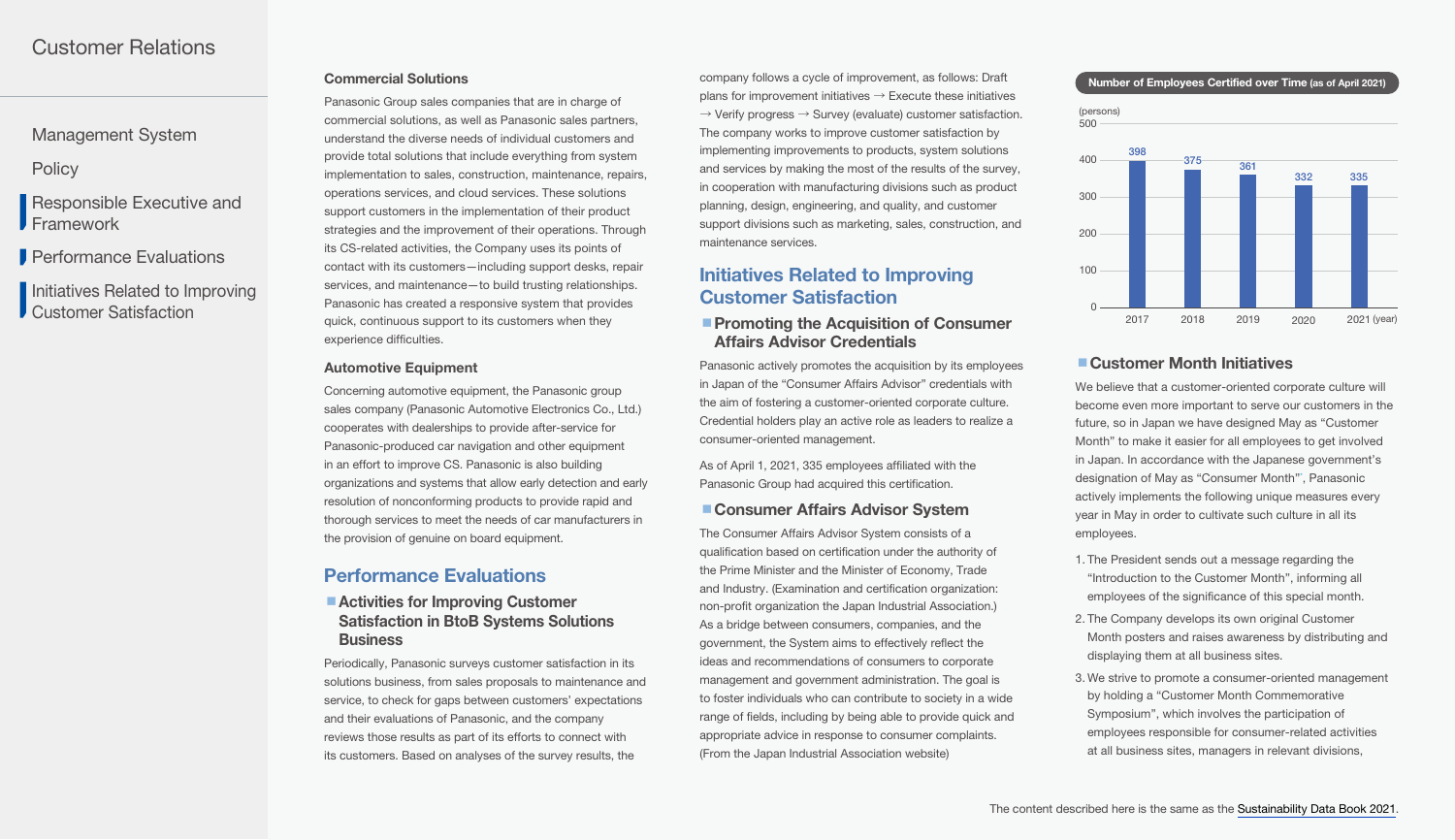[Management System](#page-0-0)

**[Policy](#page-0-0)** 

[Responsible Executive and](#page-1-0)  Framework

[Performance Evaluations](#page-3-0)

Initiatives Related to Improving Customer Satisfaction

as well as the employees with the Consumer Affairs Advisor certification. In FY2022, an outside speaker was brought in to give a lecture entitled "Our Choices Change the Future: Ethical Consumption and SDGs." The symposium was held online. This was followed by a project report from the Laundry Engineering Dept. in the Laundry Systems and Vacuum Cleaner Business Division at our Appliances Company, which received the Sixth Consumer-Oriented Activities Award from the Association of Consumer Affairs Professionals (ACAP). The report they shared was entitled "From 'Reading' Manuals to 'Seeing' Manuals: Toward Improved Manuals from the Customer Perspective." These events provided attendees with a deeper understanding of the customer-oriented initiatives being undertaken by the Panasonic Group's companies in Japan.



STEP1 Respond to customer inquiries and issues STEP2 Analyze the customer's opinion Our Customer Care Center responds to the inquiries and issues brought up in telephone calls and letters received from customers on a daily basis. Marketing divisions also receive opinions from customers through sales people and partners. Customer opinions are recorded, entered into a database, and analyzed every day. STEP3 Identify areas in need of improvement based on customer opinions STEP4

Customer opinions are analyzed to identify the root of the problem, such as how easy it is to use a product or understand a user manual, and raised as possible areas in need of improvement.

Learning from our customers' opinions to improve products, user manuals, etc.

Meetings are held in divisions in charge of product development and user manuals to discuss issues that have been raised and look for ways to improve products and services.

Overseas, Panasonic strives to improve its customer relations by using Net Promoter Score (NPS) surveys and post-repair questionnaires to evaluate the performance of authorized service providers and service engineers, who are one of the points of contact with our customers.

# ■ Educating Consumers to Use Products Safely

As part of its contribution to society, Panasonic works with municipalities and consumer groups throughout Japan to hold consumer education courses. In addition to topics that are of great interest to consumers, such as "Tips for Getting the Most Out of Your Home Appliances," "The Environment," "Energy Conservation," "Crime Prevention," "Disaster Measures," "Environmental Air Quality," and "Caregiving," the company offers educational courses whose themes cover occasional concerns and needs of customers. These courses are well-attended because they are fun and easy to follow.

In response to increased awareness of the environment and need to conserve electricity, Panasonic's Life Solutions Company offers a number of curricula now being taught in

#### \* Consumer Month

Japan's Consumer Protection Fundamental Act (predecessor to the Consumer Basic Act) was enacted in May 1968. On the 20th anniversary of the creation of this law in 1988, May was designated Consumer Month. Every year during this month, consumers, businesses, and government agencies come together to participate in focused work on education and awareness-raising concerning consumer issues.

# ■ Reflecting Panasonic's Voices of Customers in the Company's Products and Services (VOC Activities)

In what we call Voice of Customer (VOC) activities, Panasonic uses a variety of methods to analyze customer's voice in order to improve our business activities.

The voices of the company's customers are heard via the opinions received through the Customer Care Center and Panasonic's sales companies and partners, showrooms, and service companies.

We use the results of these analyses for product development, functionality, quality, updates to instruction manuals and catalogs, and improvement of sales activities through a collaboration between product planning, design, technology, and quality control departments on one hand, and their marketing and sales departments on the other.

Panasonic considers its VOC activities to be practical implementations of its management philosophy aiming to improve customer satisfaction. The company encourages all employees to engage with the voices of the company's customers throughout various aspects of their work.